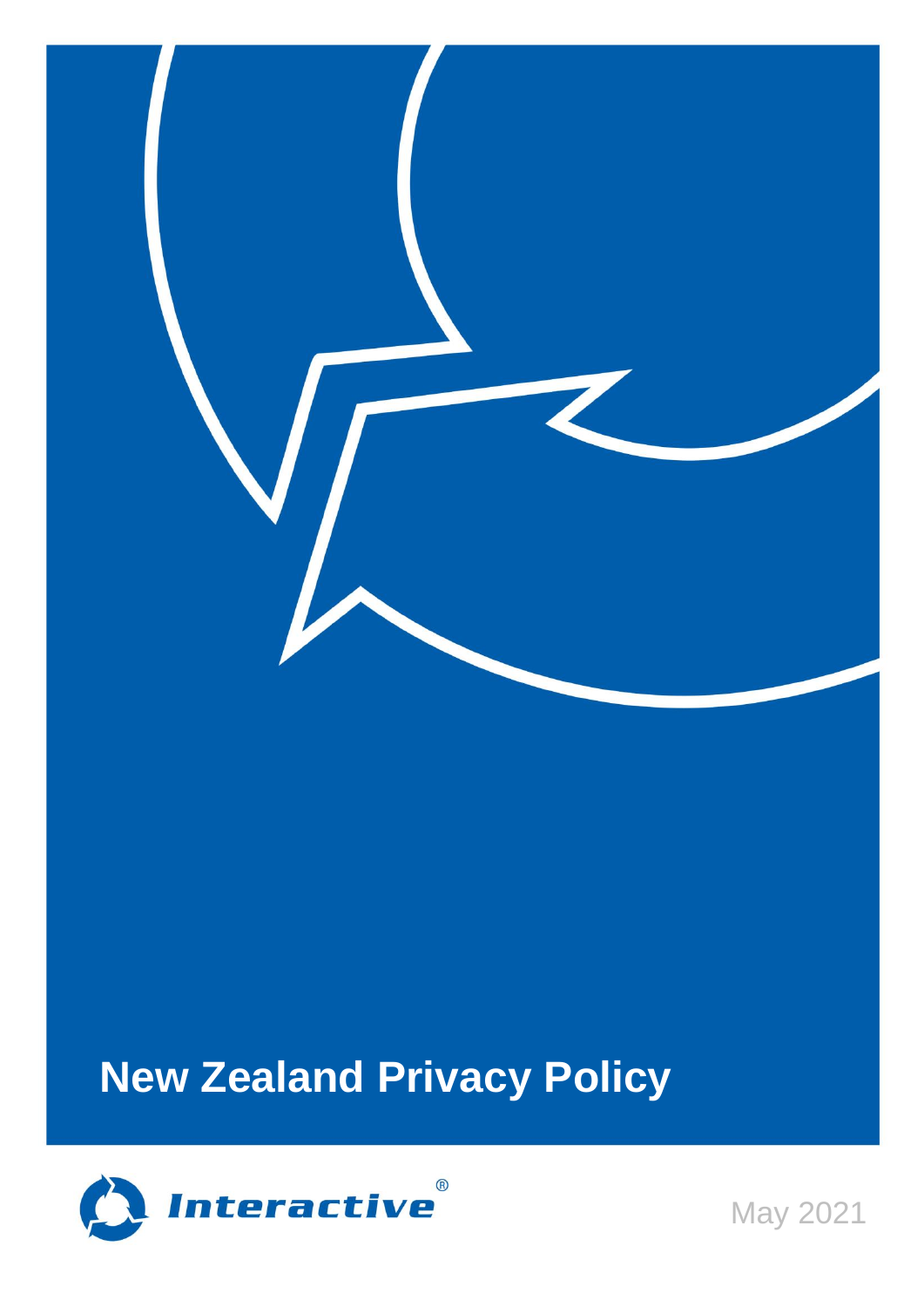

## **Privacy Policy**

Interactive New Zealand Limited ("Interactive", "we", "us" or "our") respects and upholds your right to privacy protection under the Privacy Act 1993 ("Privacy Act") and the Information Privacy Principles ("IPPs") under that Act in respect of the collection, use, disclosure and handling of personal information from individuals. This Privacy Policy ("Policy") details the practices we have adopted to protect your privacy so that you can feel confident about how we manage the personal information you entrust to us.

#### **When does this Policy apply?**

This Policy applies if you are one of our clients, suppliers, vendors, partners, you use any of our services, or if you visit our website at www.interactive.com.au ("Site"). By providing personal information to us, you authorise us to collect, hold, use, disclose and otherwise process that information in accordance with, and for the purposes specified in, this Policy.

## **When do we collect personal information?**

Under the Act, "personal information" means information about an identified individual.

We collect personal information (including contact name, telephone number, address details, email addresses, identity details such as your photo or image, occupation, employer, education and qualifications etc) in a range of contexts including:

- 1. when entering into relationships with new clients;
- 2. when individuals apply for employment with us;
- 3. when we have requested information via our web site at www.interactive.com.au;
- 4. when visitors attend our facilities; and
- 5. when providing services to our clients.

You do not have to provide us with your personal information or you may choose to remain anonymous or use a pseudonym. However, we will not be able to provide you with the services or information you have requested or allow you entry to our facilities.

## **What do we do with personal information?**

We will only use or disclose your personal information:

- for the purpose for which it was collected (or a purpose that is directly related to the purpose in connection with which the information was obtained);
- for any other purpose for which you have authorised; and
- otherwise where we are permitted or required to do so by law.

We may use personal information:

- to enable us to provide services to our clients;
- to communicate information about our services;
- for our internal administrative, planning, product development, marketing and research requirements;
- to manage safety and security at our facilities; and
- to consider the suitability of applicants for employment with us.

We may outsource some of our functions (including as part of the provision of services) to third parties, which may involve the disclosure of personal information to, or processing of personal information by, third parties. The third parties may operate in part or full outside Australia. We will take reasonable steps to ensure that these third parties do not process the information for purposes other than for which the information is disclosed.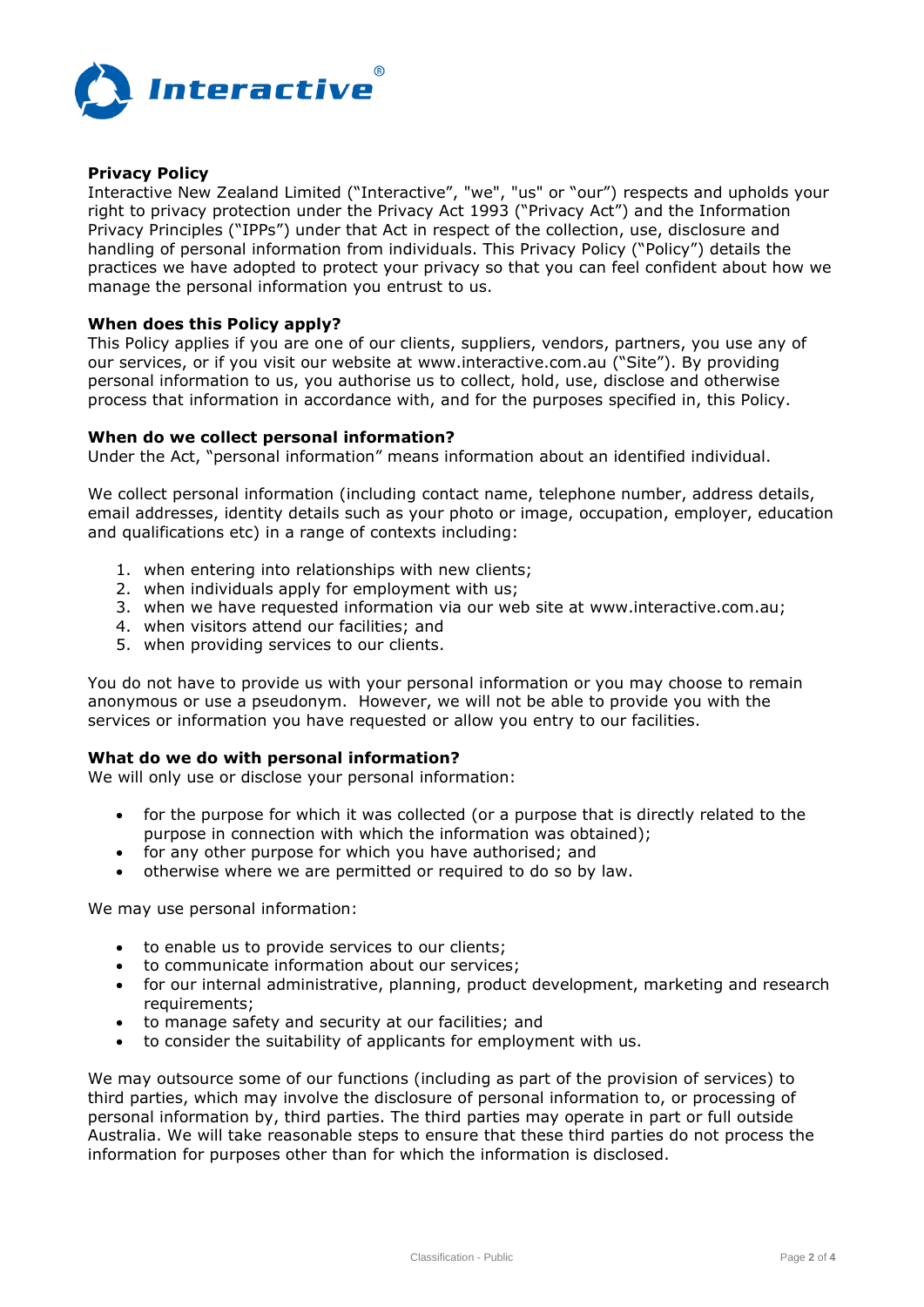

At any time you may opt-out of receiving any communications from us (other than as required for the operation of our business e.g. regarding payment of accounts) by either clicking on the unsubscribe button in email communications or contacting us on the contact details included in this Policy.

## **How do we use "cookies" and "log files"?**

We log IP addresses (i.e. the electronic addresses of computers connected to the Internet) for controlling SPAM and preventing malicious attacks on our Site.

We use this information to track behaviours over the internet and for remarketing to advertise online. Third-party vendors, including Google, show our ads on sites across the internet and use cookies to serve ads based on past visits to our website. Visitors to the website can opt out of Google's use of cookies by visiting Google's Ads Settings

<http://www.google.com/settings/ads> or by visiting the Network Advertising Initiative opt out page [http://www.networkadvertising.org/managing/opt\\_out.asp.](http://www.networkadvertising.org/managing/opt_out.asp)

## **What do we do to safeguard personal information?**

We take all reasonable steps to maintain the security of the personal information we collect and hold most of which is in electronic records. We use a variety of secure techniques to protect your information, including secure servers, encryption, and firewalls.

We will only keep your personal information while it is necessary for one of the purposes for which we have collected it or while otherwise required or permitted by law. Once we no longer need your personal information, we will destroy or permanently de-identify your personal information. We may use any de-identified information for marketing purposes, to improve products and services that we provide to our customers and for research purposes.

#### **Access and Correction**

At your written request, we will provide you with access to your personal information. There are certain circumstances permitted under the Act where we might not be able to fulfil your request. If we refuse your request, we will explain our decision in writing. If we don't allow you to access or correct your personal information, and you disagree with our decision, you can make a complaint following the process outlined at the end of this Policy.

Interactive may charge a fee to cover the costs associated with making the information available and/or correcting the information. If your personal details change, you may ask us to correct or update it. If we do not agree that your information needs correcting, we will explain our decision in writing.

To request access to or correction of your personal information, please contact us using the contact details included in this Policy.

#### **Links**

Our website may contain links to other sites operated by third parties. We make no representations or warranties as to the privacy practices of any third-party site and are not responsible for the privacy policies of other sites.

## **Future Changes to our Privacy Policy**

We may change this Policy from time to time and will post an updated version of this Policy on our Site. Please check the Site regularly to see if there any been any changes. Any changes will take effect from the date the updated document is posted. This document represents our policy as at May 2021.